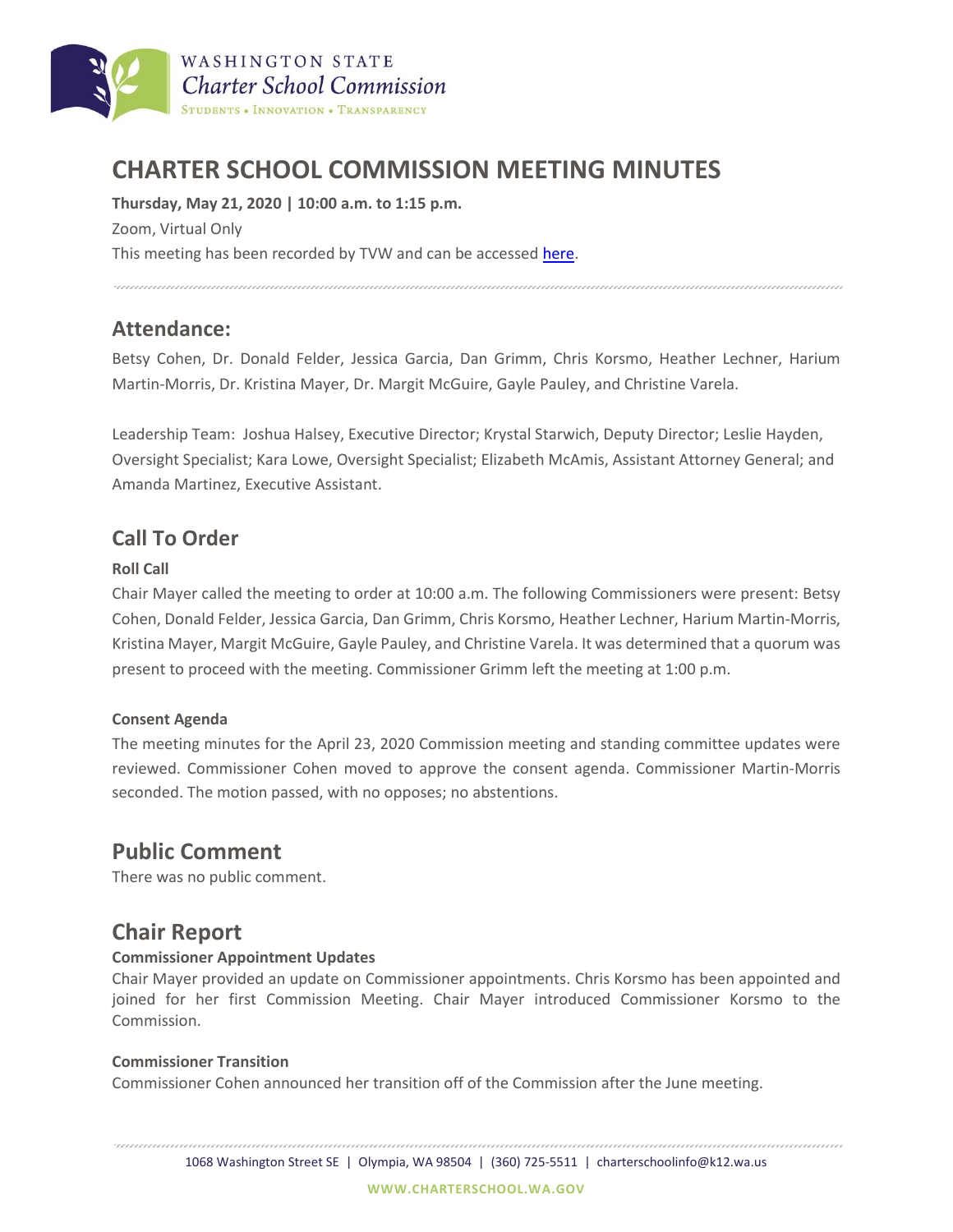#### **Commission Capacity Matrix**

Chair Mayer provided an overview of the Commission capacity matrix to identify skills and interest of commissioners. The matrix will be shared with Commissioners to complete and will be reviewed at a future meeting.

### **Executive Director Report**

#### **General Updates**

Executive Director Halsey provided COVID-19 updates. Commission staff continue to work with the currently operating and planning year schools to provide guidance and be a resource during this time. Executive Director Halsey is in direct contact with Office of Superintendent of Public Instruction (OSPI) and Superintendent Rekydal to receive updates in real time. On May 13, 2020, the Office of Financial Management (OFM), in alignment with a Governor's directive requiring agencies to place a freeze on new hires, personnel service contracts and equipment purchases, directed agencies to identify an operating budget savings of up to 15% to offset the financial impact that COVID-19 will have on the state's budget.

Executive Director Halsey provided an update on the four planning year schools. The Oversight Team has been conducting monthly meetings and onboarding learning sessions for these schools. Whatcom Intergenerational High School has requested and has been granted an additional planning year to open in the fall of 2021. The reason for this request is a lack of a viable long-term facility. The other three schools are on track to open this fall.

Executive Director Halsey provided an update on the Summit Public Schools Washington Special Education Enforcement Action. Based upon an outside investigation and Summit's response to the Notice of Perceived Problems, corrective action was issued on February 28, 2020 for being out of compliance with the Individuals with Disabilities Act (IDEA) and Free Appropriate Public Education (FAPE). Summit did provide an updated corrective action plan. Commission staff continue to work with Summit to clarify several outstanding questions. Executive Director Halsey will provide further details at the June Commission Meeting.

### **Charter Contract Renewal Updates and Consideration**

Executive Director Halsey provided an update of the charter contract renewal process to date and provided draft charter contract renewal explicit criteria. The renewal application guidance must include or refer explicitly to the criteria that will guide the Commission's renewal decision, and this criteria must be based on the performance framework(s) set forth in the charter contract.

Commissioner Cohen moved to adopt the explicit renewal criteria as presented by staff. Commissioner Lechner seconded. The motion passed, with no opposes; no abstentions.

# **Charter School Performance Update**

Executive Director Halsey provided an overview of the 2018-19 Financial Performance Framework Reports. With the exception of SOAR Academy, all Financial Performance Framework Reports have been finalized and are posted on the Commission's website.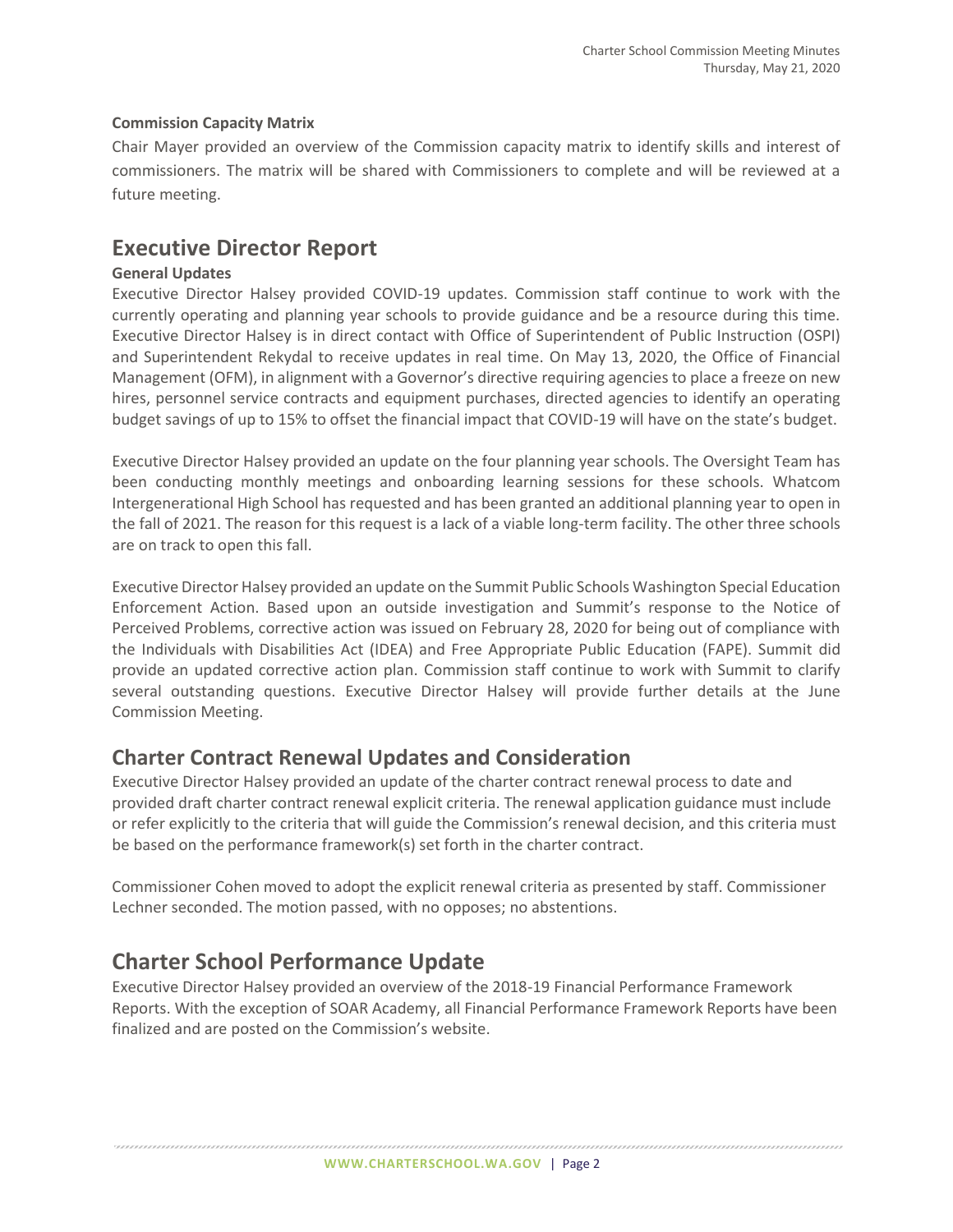# **Executive Director Annual Performance Goals Consideration**

Executive Director Halsey provided an overview of his performance goals, which have been developed with feedback from the Commission, the Executive Committee and the Commission's Strategic Plan. There four goals are:

- The Executive Director will develop, implement and maintain a fiscally responsible and balanced budget for the Commission as demonstrated by quarterly financial reports
- Update Commission charter school oversight processes, including renewal, in light of the COVID-19 pandemic
- Increase skills and knowledge for talent acquisition and talent management in order to create the highest quality Commission workforce
- Develop a regulatory framework and build Commission capacity to support charter public school implementation of Transitional Kindergarten

Commissioner Garcia moved to approve the Executive Director Annual Performance Goals. Commissioner Varela seconded. The motion passed, with no opposes; no abstentions.

# **New School Application Updates**

Deputy Director Starwich provided an update on the Public Forums for this current New School Application cycle. Due to the COVID-19 circumstances, all public forums have been hosted virtually, with a question and answer period with the applicant.

Deputy Director Starwich provided an overview of the June 25, 2020 Resolution Meeting process and expectations.

# **Biennium Budget Discussion**

Executive Director Halsey provided an overview of the biennium budget process and the Commission's budget background. Due to the Governor's directive, there has been a three-tiered contingency plan developed for cost savings. The 2021-23 biennium budget is due to OFM in early September and will be considered at the August Commission meeting.

# **Transitional Kindergarten Discussion and Consideration**

Karma Hugo, Director of Early Learning at Office of Superintendent of Public Instruction, presented background on Transitional Kindergarten (TK). Ms. Hugo discussed the background, and the requirements as described in the five pillars OSPI has identified to describe the required elements of TK. These pillars include:

- Pillar I: TK programs meet the requirements of full-day kindergarten established in RCW 28A.150.315, including administration of the WaKIDS whole-child assessment, within the first ten weeks
- Pillar II: Classrooms are staffed by certificated teachers and paraeducators who provide a curriculum that offers a rich, varied set of experiences in learning environments that are developmentally appropriate and address the whole child. It is recommended that teachers have Early Childhood and/or Early Childhood Special Education Endorsements
- Pillar III: TK programs are inclusive, socioeconomically diverse and responsive to the needs of children who qualify for participation